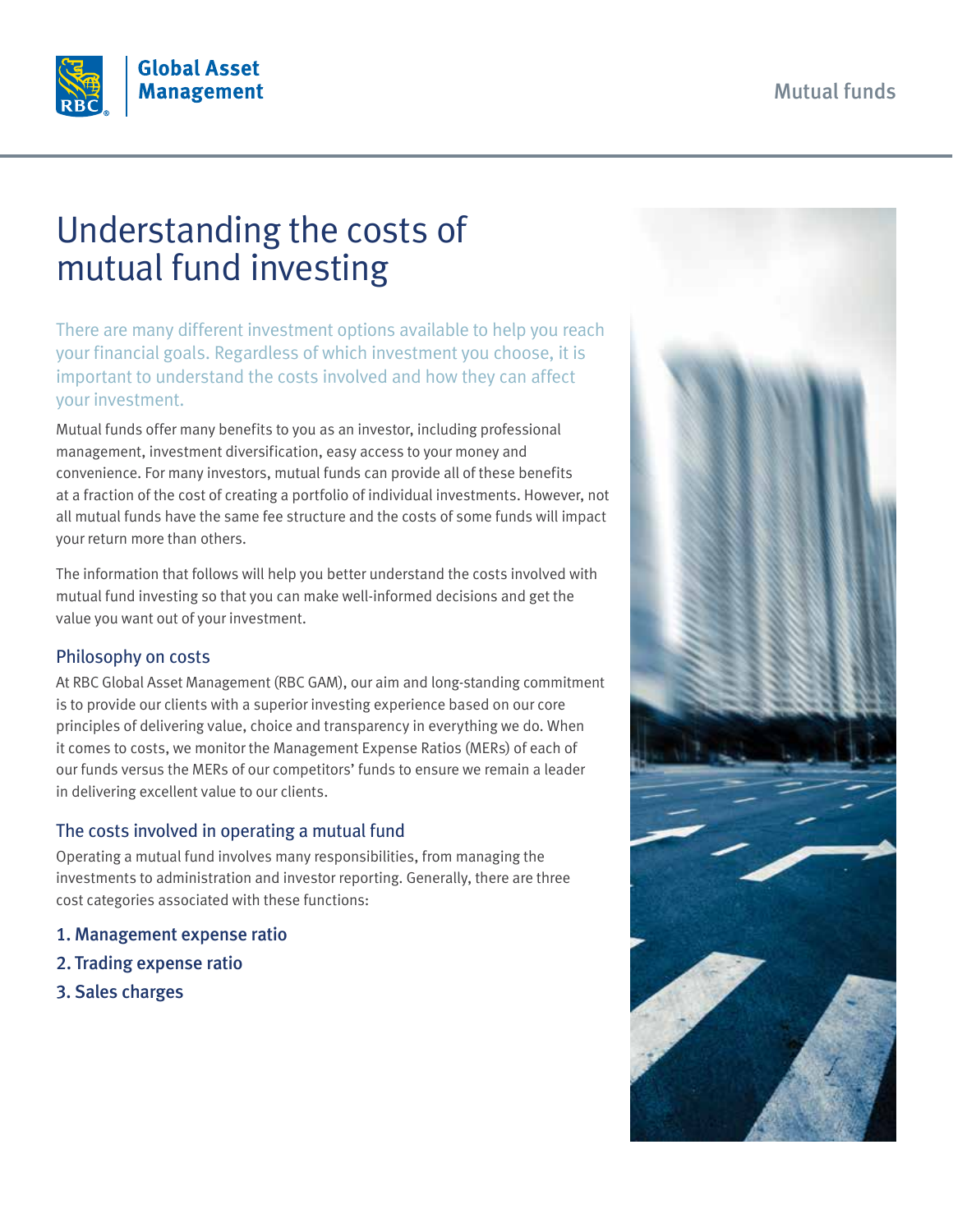# 1. Management expense ratio

The Management Expense Ratio (MER) represents the combined total of the management fee, operating expenses and taxes charged to a fund during a given year expressed as a percentage of a fund's average net assets for that year. All mutual funds have an MER.

The returns you earn as an investor – whether reported on your statement, in newspapers or in other promotional materials – reflect performance data that is reported after the fund's MER is deducted. For example, if your fund's investments gained 9% last year and its MER is 2%, the reported return would be 7% for that time period.

#### **MANAGEMENT FEE**

The Management Fee (as shown in the diagram below) includes two components:

- § **The fee paid to the investment manager:** Pays for professional investment management, supervision of the fund, administration of fund operations and service support.
- § **The trailing commission paid to an advisor:** Fund companies pay ongoing fees (known as trailing commissions or trailers) to the firm for which your advisor works. A portion of the trailing commission is sometimes paid by the advisor's firm to its representatives.

The value-added activities that your advisor provides in exchange for the trailing commission can be summarized under three pillars:

- **Access** includes the infrastructure required of your advisor's firm to support the distribution, sales and servicing of mutual funds.
- **Advice** represents the expertise an advisor provides to clients. This expertise can include fund recommendations and portfolio construction; ongoing monitoring and portfolio rebalancing; and retirement, tax or goal-specific planning.
- **Service** encompasses a wide range of activities, including account openings/closings, reporting and issuance of quarterly account statements and client communications, and regulatory compliance activities.

#### **OPERATING EXPENSES**

Each fund also pays an administration fee that is used to pay for regulatory filing fees and other day-to-day expenses such as:

- § Record-keeping fees
- § Accounting and fund valuation costs
- § Custody fees
- § Audit and legal fees
- § Costs of preparing and distributing annual and semiannual reports and prospectuses

#### **TAXES**

Each fund is required to pay Harmonized Sales Tax (HST) on management fees and administration fees charged to the fund. In general, the HST rate depends on the residence of the fund's unitholders at a certain point in time.

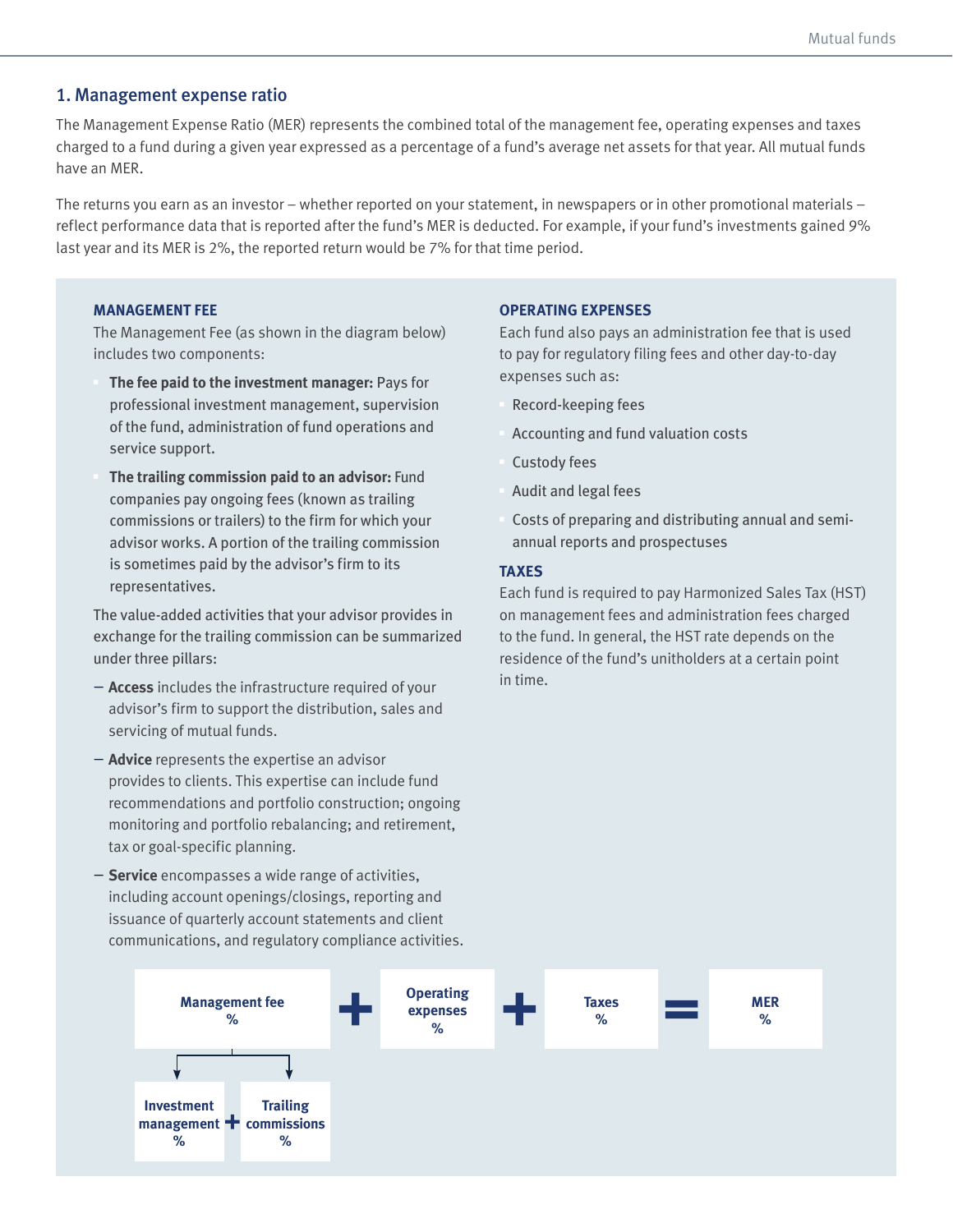## 2. Trading expense ratio

The Trading Expense Ratio (TER) is a measure of a fund's trading costs. Generally, the higher a fund's TER, the more actively the fund manager has traded in a given year. The TER is typically expressed as a percentage. For example, if a \$100 million fund incurs a total of \$1 million in trading commissions (expenses) for the year, the TER is 1%. When a portfolio manager buys and sells securities more often or invests in less liquid securities (such as small or micro caps), these funds tend to have higher TERs. Funds with low turnover rates that invest in more liquid securities will tend to have lower TERs. The TER is independent of a fund's MER. It typically does not apply to fixed income transactions since commissions for fixed income funds are already embedded in the price of a bond.

The TER aggregates all of the trading costs incurred by a fund over the course of a year and is **expressed as a percentage of assets**. As this ratio will vary by fund, it is important to evaluate this cost in conjunction with a portfolio manager's investment style, track record, skill and strategy over time. Fund performance is reported after trading expenses have been deducted.

# 3. Sales charges

A load is a sales charge that an investor may incur when buying or redeeming units or shares in a mutual fund. It is separate from the MER and is not to be mistaken for the ongoing trailing commissions that make up part of the management fee.

Mutual funds are sold with one of three types of sales charge structures:

#### No-load

No sales charges are paid when a no-load fund is purchased or redeemed.

#### Front-end load

A front-end load is a sales charge paid upon purchase of a fund and is expressed as a percentage of the amount you invest (ranging from 0% to 5%). The sales charge, which is often negotiated with the advisor prior to investing, is deducted from your initial investment and paid to your advisor's firm.

#### Back-end load

With a back-end load, you do not pay a sales charge at the time of purchase; instead, it's the fund company that pays the sales charge to the advisor's firm. However, if you redeem your mutual fund earlier than the prescribed time limit, you will pay a redemption fee to the fund company.

- § Deferred sales charge (DSC): This is the most common back-end load. The redemption fee rate diminishes to zero over a time frame of typically six to seven years. The amount paid by the fund company to the advisor's firm at the time of purchase is typically 5%.
- § Low-load: Similar to a DSC, but a lower redemption fee rate diminishes to zero over a shorter time frame of typically two to three years. The amount paid by the fund company to the advisor's firm at the time of purchase can range between 1% and 3%.

While RBC Funds, PH&N Funds and BlueBay Funds are available under many of these options, the majority of our funds are sold on a no-load basis. Talk to your advisor about the best option for your needs.